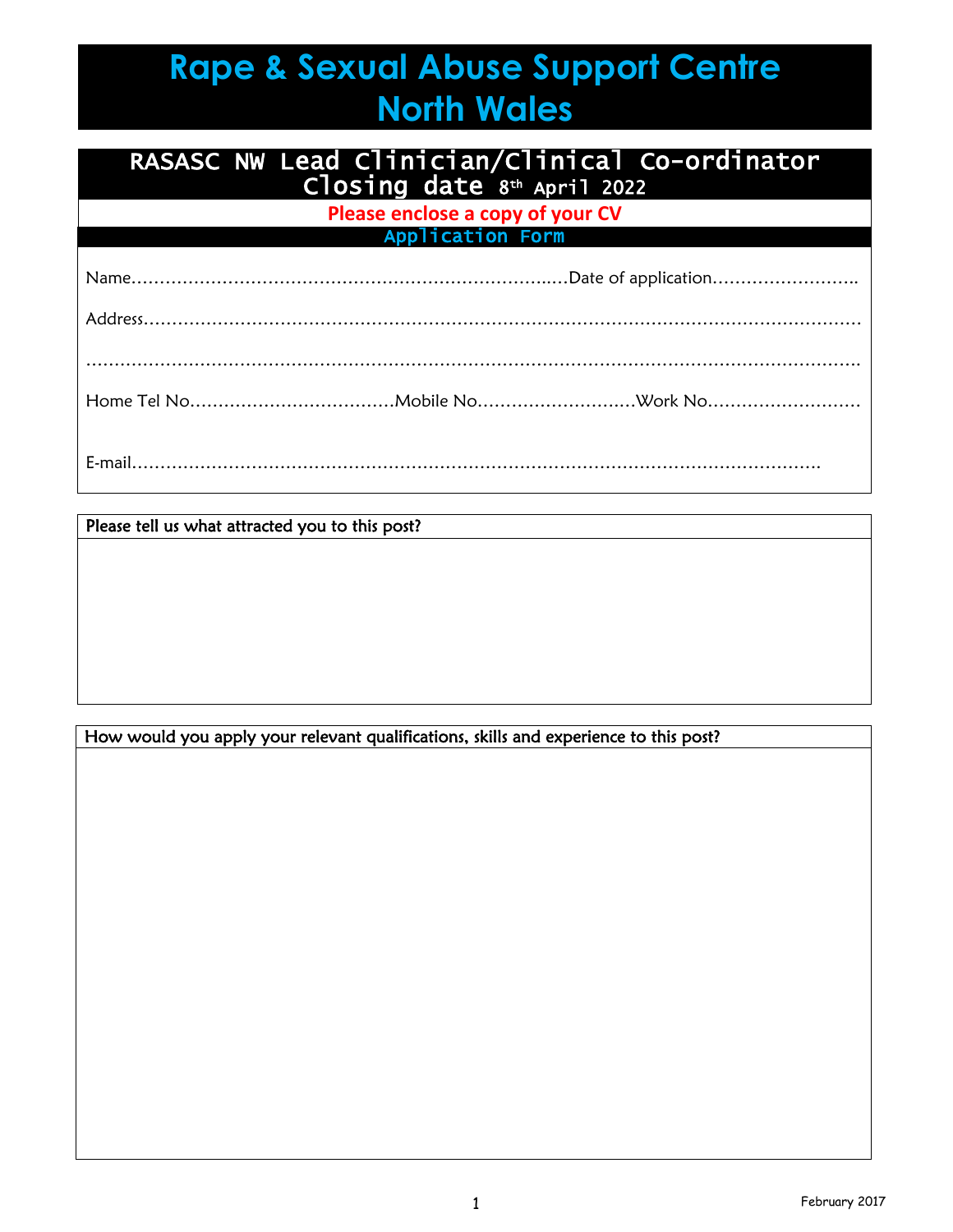Using the person specification criteria please demonstrate how you fit the criteria listed (continue on additional sheets if necessary)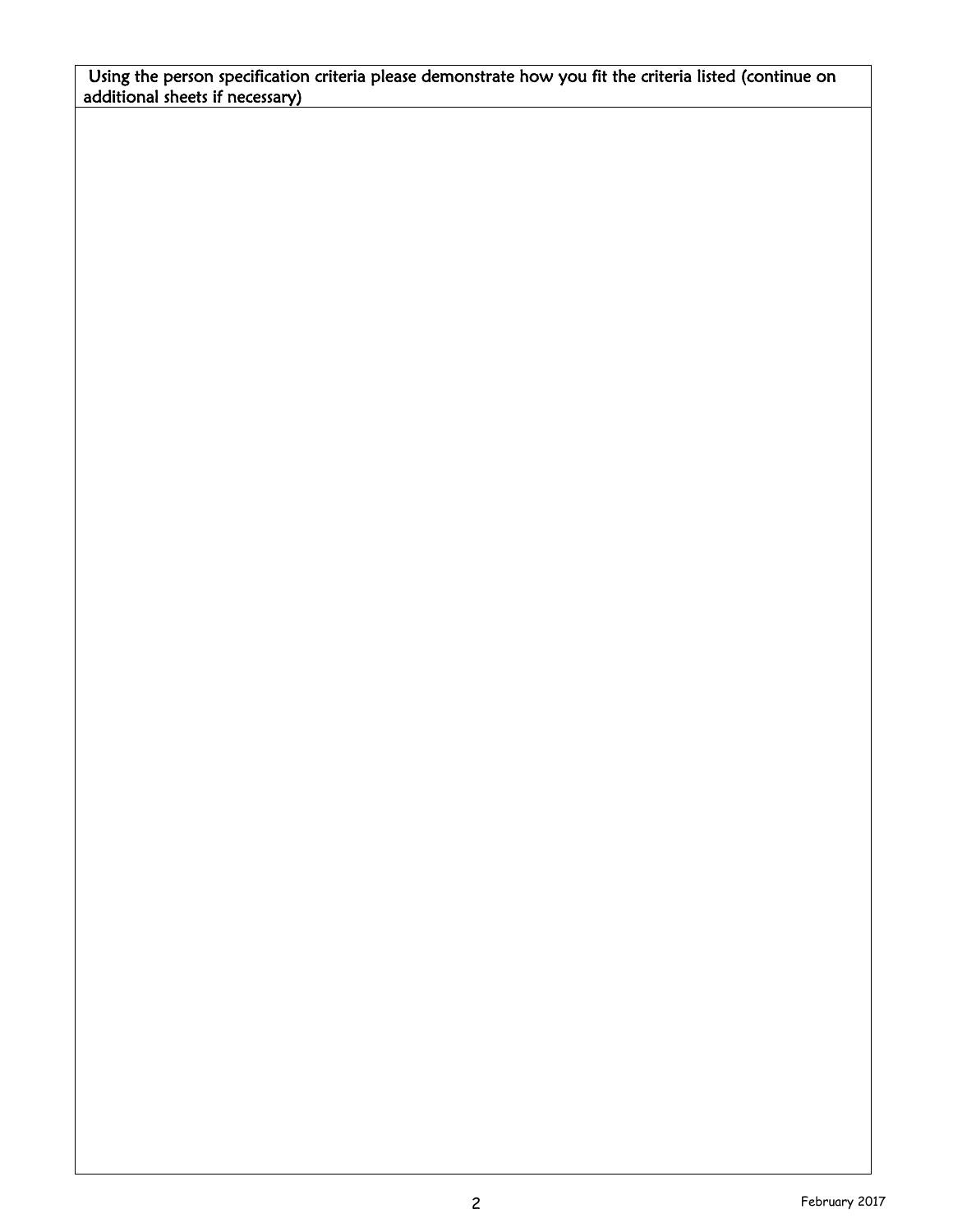Please give details of any languages that you speak and your level of fluency

Please tell us how you could develop this role to improve the supervision service to RASASC-NW counsellors.

j Please tell us how you could contribute to the recruitment of new volunteer counsellors and the retention of existing counsellors within RASASC-NW.

#### Please return this form and your CV no later than 8th<sup>th</sup> April 2022 to; Ï

## Leah Bradshaw

 $\overline{\phantom{a}}$ 

 $\overline{a}$ Ī

RASASC NW 11 Ash Court Parc Menai Bangor Gwynedd LL57 4DF ľ

Email; [leah@rasawales.org.uk](mailto:leah@rasawales.org.uk)  Ï

Telephone; 01248 670628 Ĭ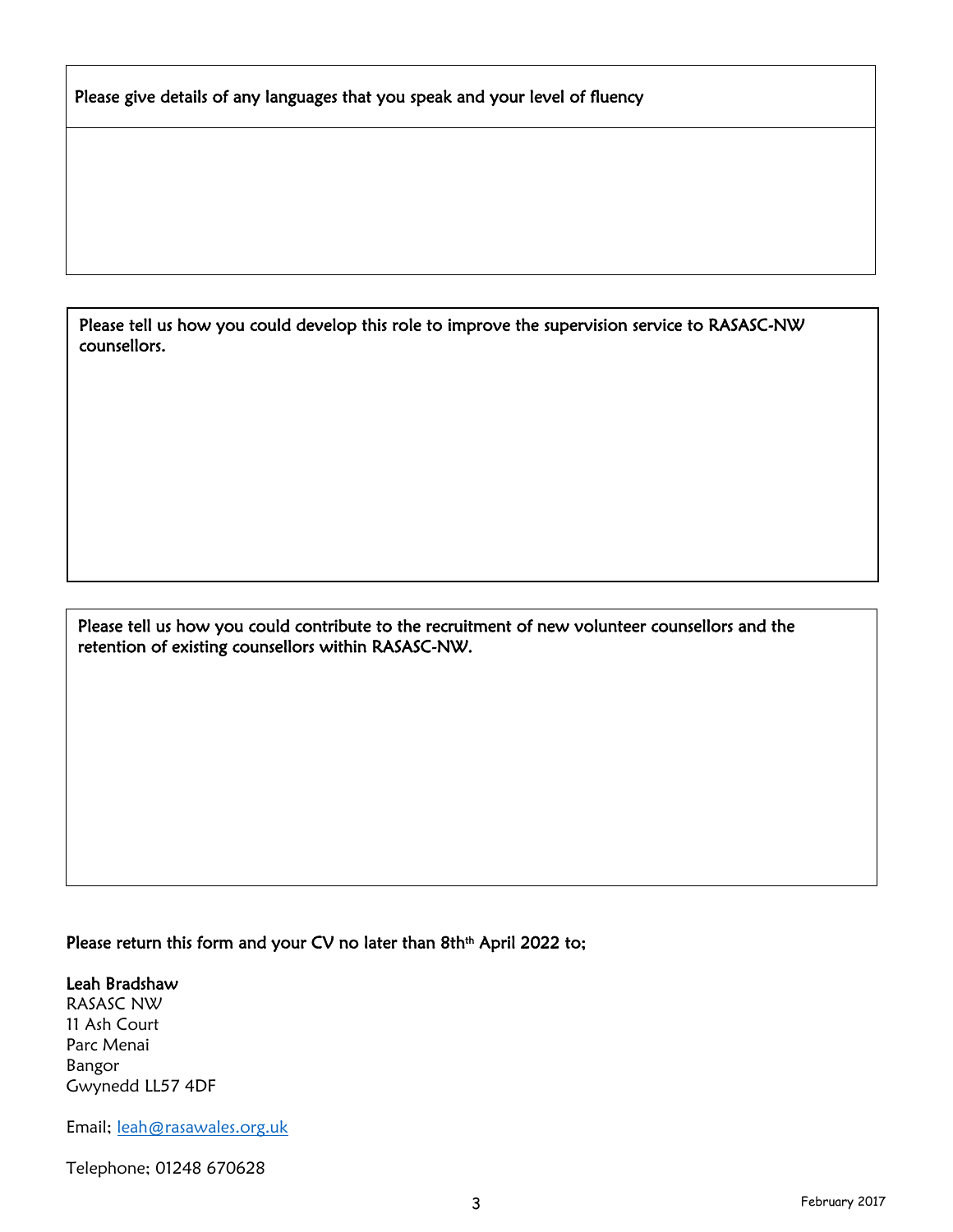# Equal Opportunities Monitoring Form for Clinical Lead/ Supervisor Applicants

| RASASC is committed to implementing equal opportunities and we are especially concerned that all people are enabled<br>to access our service. In order to monitor the recruitment of personnel we ask that you complete this form which will<br>be used for statistical purposes by ourselves. It will enable us to evaluate our service provision and how accessible the<br>organisation is for different groups of people, particularly those with disabilities so that we can make the necessary<br>changes in the future and target people we are not reaching. There is no penalty for not completing the form but we<br>would be grateful if you could. Please use the envelope provided and if you wish you can return it to us separately<br>from your application form. |  |  |  |
|----------------------------------------------------------------------------------------------------------------------------------------------------------------------------------------------------------------------------------------------------------------------------------------------------------------------------------------------------------------------------------------------------------------------------------------------------------------------------------------------------------------------------------------------------------------------------------------------------------------------------------------------------------------------------------------------------------------------------------------------------------------------------------|--|--|--|
| Please tick or complete the relevant sections as appropriate.                                                                                                                                                                                                                                                                                                                                                                                                                                                                                                                                                                                                                                                                                                                    |  |  |  |
|                                                                                                                                                                                                                                                                                                                                                                                                                                                                                                                                                                                                                                                                                                                                                                                  |  |  |  |
| Female<br>Male<br>Do not wish to disclose<br>Are you?                                                                                                                                                                                                                                                                                                                                                                                                                                                                                                                                                                                                                                                                                                                            |  |  |  |
| Do you define yourself as having a disability / disabilities? Yes<br>No                                                                                                                                                                                                                                                                                                                                                                                                                                                                                                                                                                                                                                                                                                          |  |  |  |
| Please specify what your disability is e.g. occasional wheelchair user, hearing impaired or dyslexia or if you                                                                                                                                                                                                                                                                                                                                                                                                                                                                                                                                                                                                                                                                   |  |  |  |
| What is your current age?                                                                                                                                                                                                                                                                                                                                                                                                                                                                                                                                                                                                                                                                                                                                                        |  |  |  |
| What is your date of birth?                                                                                                                                                                                                                                                                                                                                                                                                                                                                                                                                                                                                                                                                                                                                                      |  |  |  |
| Do not wish to disclose                                                                                                                                                                                                                                                                                                                                                                                                                                                                                                                                                                                                                                                                                                                                                          |  |  |  |
| How would you describe your ethnic origin - please tick                                                                                                                                                                                                                                                                                                                                                                                                                                                                                                                                                                                                                                                                                                                          |  |  |  |
| Asian or Asian British - Bangladeshi<br>Asian or Asian British - Indian<br>Asian or Asian British - Pakistani<br>Asian or Asian British - Any other Asian background (please                                                                                                                                                                                                                                                                                                                                                                                                                                                                                                                                                                                                     |  |  |  |
| Black or Black British - African<br>Black or Black British - Caribbean<br>Chinese                                                                                                                                                                                                                                                                                                                                                                                                                                                                                                                                                                                                                                                                                                |  |  |  |
| Mixed - White & Asian<br>Mixed - White & Black African<br>Mixed - White & Black Caribbean                                                                                                                                                                                                                                                                                                                                                                                                                                                                                                                                                                                                                                                                                        |  |  |  |
| White $-$ British<br>White - Welsh<br>White - Irish                                                                                                                                                                                                                                                                                                                                                                                                                                                                                                                                                                                                                                                                                                                              |  |  |  |
| Do not wish to disclose                                                                                                                                                                                                                                                                                                                                                                                                                                                                                                                                                                                                                                                                                                                                                          |  |  |  |